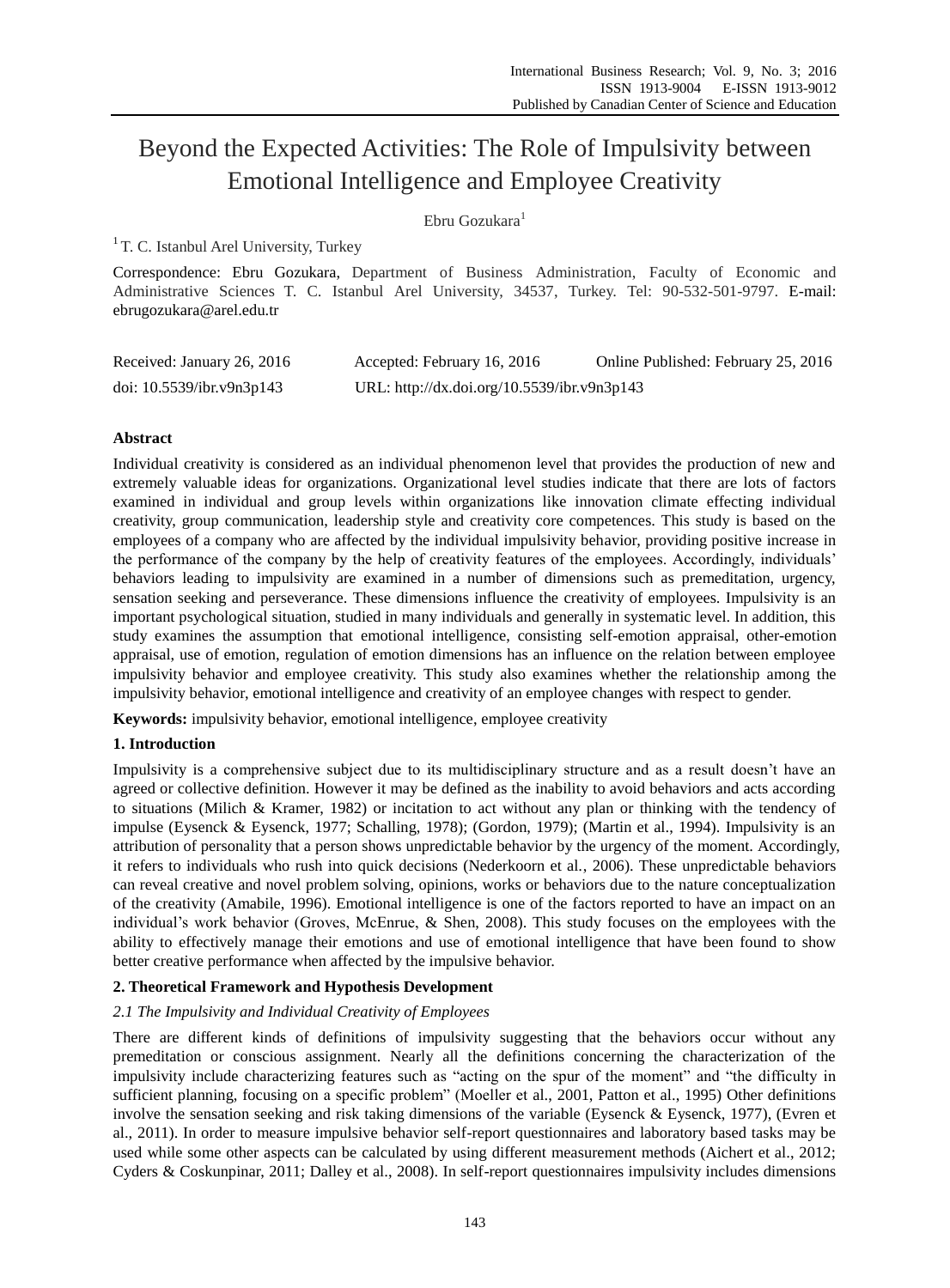such as sensation seeking, risk taking, lack of planning, perseverance, and acting on impulses (Whiteside  $\&$ Lynam, 2001); however, laboratory based tasks relate to dimensions like response inhibition or interference control, as well as impulsive choice tasks (e.g., delay discounting) and time estimation (Dougherty et al., 2005; Friedman & Miyake, 2004; Nigg, 2000; Robbins et al., 2012). The general impulsive behavior through a time period may be measured by self-reported impulsivity scales. Thus observing an individual's behavior may cause a stronger trait level in personality (Cyders & Coskunpinar, 2011).

Creativity has been evaluated especially in arts, music, advertising, psychology, management studies for decades, and now in business where the success factors are studied in detail, creativity comes to the fore (Koslow et al., 2003, 2006; Sasser & Koslow, 2008; Verbeke et al., 2008b; Zhou & George, 2003). The common characteristic of creativity is to generate ideas, alternatives or possibilities to the problems to be solved and to develop new ideas and convert the new and imaginative concept into reality. Thus organizations need highly creative employees to survive in the competitive business environment (Lassk & Shepherd, 2013). Increase in creativity in workplaces in turn increases the employee performance, job satisfaction, and progress in business (Dubinsky & Ingram, 1983; Wang & Netemeyer, 2004). Creativity is the emergence of new ideas (Beesley & Cooper, 2008) to build up a different impression in business environment, thus organizations must develop and encourage creative behavior among their employees (Nieves et al., 2014). The employee creativity is shaped by the individual factors and the context of the workplace (Shalley et al., 2004).

However the behavior of a leader is very important in producing creative and/or innovative outputs and has effect on employee's performance (Shalley & Gilson, 2004). For example, a leader's behavior is the most important factor in the work environment, increasing or decreasing the creativity among the individuals (Amabile et al., 2004). From this point of view, as impulsivity is recognized as an individual's behavior it would have an impact on the employee creativity. This study utilizes both approaches to introduce a comprehensive model to predict the between the employee creativity and other variables examined.

Impulsivity is an unexpectedly performed activity which includes a self-referent nature of any kind of behavior instead of being precautious (Johnson et al., 2013). These unexpected activities which are called impulsive behaviors have some novelty feelings without regard for rules and regulations (Cloninger et al., 1993). Creativity skills usually have been thought to not be governed by any rules (Mumford et al., 1996). Accordingly it is hypothesized that;

**H1:** Premediation impulsive behavior positively related to individual creativity.

**H2:** Urgency impulsive behavior positively related to individual creativity.

**H3:** Sensation seeking impulsive behavior positively related to individual creativity.

**H4:** Perseverance impulsive behavior positively related to individual creativity.

### *2.2 The Moderating Role of Emotional Intelligence*

Emotions are thought to be strong psychological forces that can influence employees in a workplace, in particular their behavior and performance (Kidwell et al., 2011). The term is described as the capability of an individual to "perceive, appreciate, handle, deal with and conceive his/her own and the others' feelings" and "to regulate their thoughts successfully in order to cope with the environmental and social difficulties and to achieve the desired responses" (Mayer & Salovey, 2007; Van Rooy & Viswesvaran, 2004; Mayer et al., 2008; Vigoda-Gadot & Meisler, 2010). Studies on Emotional Intelligence (EI) are conducted in many fields such as management, human resources, organizational behavior literature and in performance evaluation of employees in workplaces (O'Boyle Jr. et al., 2011, Wisker & Poulis, 2015). A well-organized relationship among employees, customers or leaders is a critical key for success in performance or creativity and especially in collaborative workplace environment. EI helps employee or leaders to create this medium of creativity (Mathew & Gupta, 2015). EI has been also defined in five constructs related to the individuals in business environment: Knowing and managing one's emotions, motivating oneself by marshalling emotions, recognizing emotions in individuals, and managing emotions in others so as to handle relationships in workplace (Mathiew & Gupta, 2015). Mathew et al. (2004) had serious comments on EI since the researches published on this subject does not contain any empirical arguments (Gibbs, 1995; Goleman, 1995, 1998). Nevertheless the concept and context of EI have been accepted in numerous studies as well (Davies et al., 1998; Mayer et al., 2007, 2004; Law et al., 2004; Chrusciel, 2006).

Palmer and Stough (2001) stated EI as "an individual's capacity to perceive, understand, integrate and manage one's own and other people's feelings and emotions and to act upon them in a reflective and rational manner". The application of these capabilities of an individual or employee will be professional and effective in business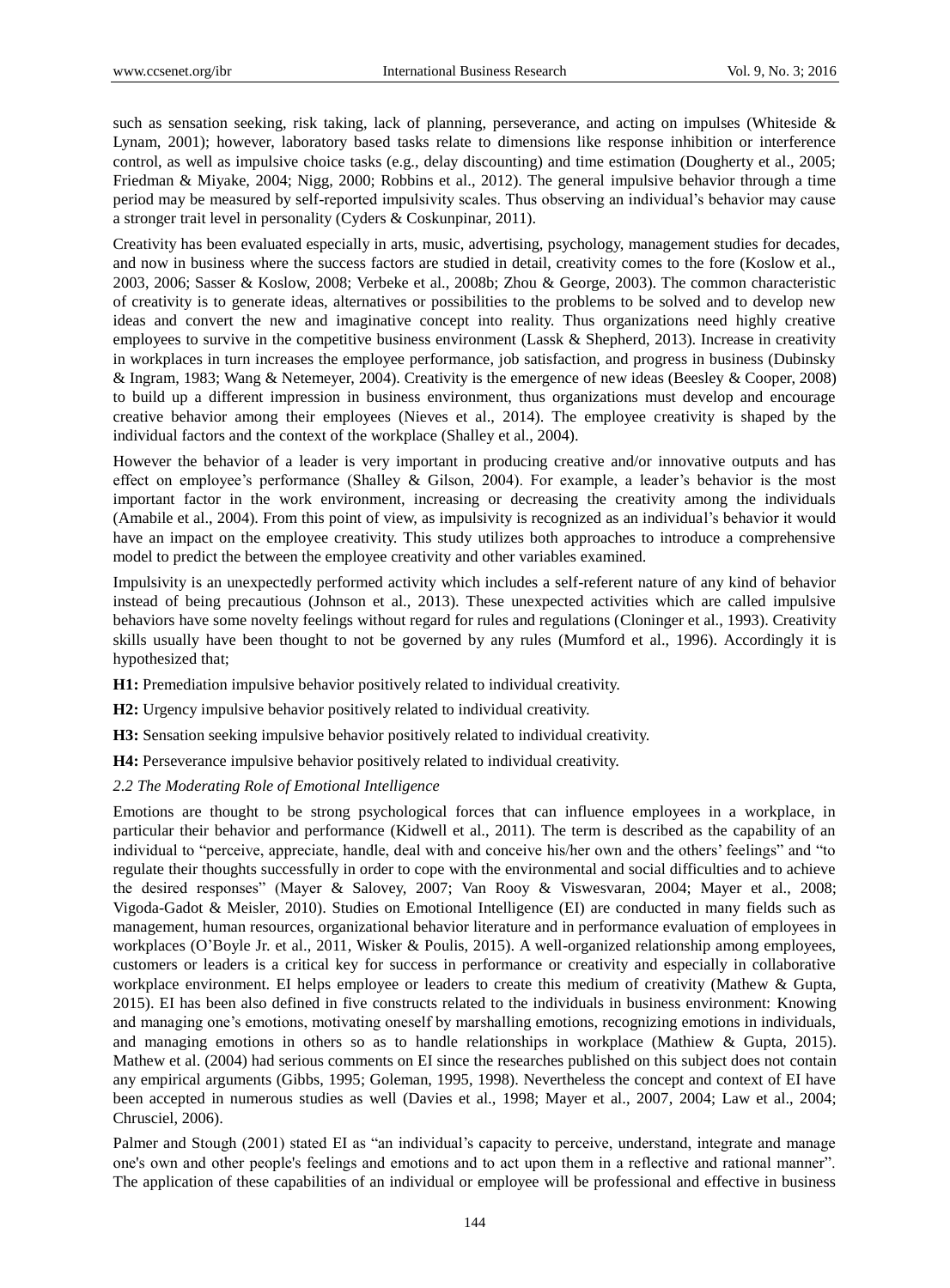life or workplace environment. There are four dimensions of the concept of EI suggested by Mayer et al. (2007, 2004): (1) understanding, evaluating and expressing emotion; (2) using emotion to promote thinking; (3) understanding the temporal course and probable outcome of emotions; and (4) regulating emotions effectively. Van Rooy and Viswesvaran (2004) also described EI as the emotion required to guide thinking and action that can successfully cope with environmental demands and pressures.

Furthermore, the level of "emotional intelligence" in an individual is sensitive to the environment or its surroundings according to Zeidner et al. (2004). In order to have a net self-evaluation in individuals, high EI is needed. The strength of communication with employees in a correct manner in business environment, appropriate type of behavior control, changing of working conditions in a positive way are all evaluated as contributions to high EI (Ö lçer et al., 2014). EI is a very important factor that enhances the creativity by generating open-minded, exciting working environments and motivating the workers to produce inspired ideas, which brings success at the end (Rego et al., 2007; Lassk & Shepherd, 2013). Consequently, through the effect of emotional intelligence on environment and its surroundings, individual creativity skills can be affected by these emotions. When emotional intelligence shows strong existence on individual behaviors the impulsive behaviors could have a stronger impact on individual creativity. Thus H5 is developed as:

**H5:** Emotional intelligence shows a moderating effect between the relationship of impulsivity and individual creativity.

### **3. Research Design and Measures**

To test the above hypotheses, multi-item scales adopted from or developed in prior studies for measurement of the variables were used. Research variables were measured using 5-point Likert scales ranging from "strongly disagree" (1) to "strongly agree" (5). A summary of the measures is as follows. For impulsivity, the survey items of impulsive behavior scale developed by Whiteside and Lynam (2001) are modified. Consistent with these researchers, eleven items are included to assess the premediation, twelve items to measure the urgency, ten items for perseverance and twelve items to measure the sensation seeking. For emotional intelligence contents (i.e., self\_emotion appraisal, other emotion appraisal, use of emotion and regulation of emotion) the questionnaire items used by Law et al. (2004) are adapted. Individual creativity was measured using fifteen items adapted from a scale developed by Chae et al. (2015).

The research's conceptual model, based on previous studies, is given in Fig. 1, showing the impact of four antecedent factors-premediation, urgency, sensation seeking and perseverance-on individual creativity of employees. Employees' impulsive behaviors and its dimensions are hypothesized to have a direct influence on individual creativity of employees. Emotional intelligence is also hypothesized to moderate the relationship between impulsivity and individual creativity.

### **Emotional Intelligence**



Figure 1. Proposed research design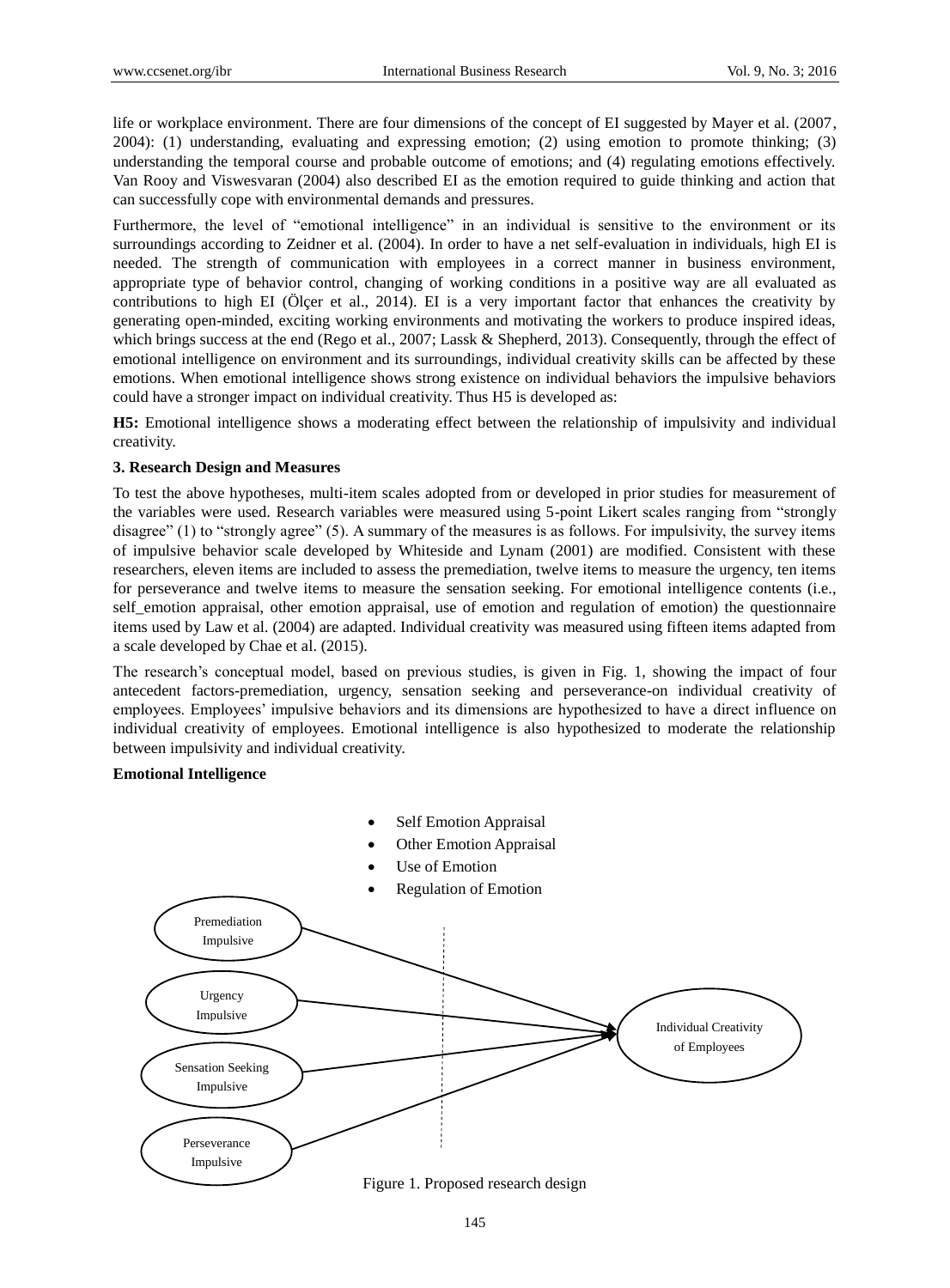# **4. Sampling**

After developing the new questionnaire items in English, two academics from US-based universities, evaluated the content and significance of the items to establish face validity. They did not note any difficulty in understanding the items or scales. These new and adopted questionnaire items were first translated into Turkish by one person and then retranslated into English by a second person using the parallel-translation method. The two translators then jointly reconciled all differences. A draft questionnaire was developed and then evaluated and revised in discussions with two academics from Turkey having the knowledge of organizational behaviors as expert judges. The suitability of the Turkish version of the questionnaires was then pre-tested by 15 part-time graduate students who are full-time employees working in industrial companies. In addition employees randomly selected from a diverse cross-section of companies located in Istanbul evaluated the content and significance of the items. Respondents did not demonstrate any difficulty in understanding the items or scales. After confirming the questionnaire items, the questionnaires were distributed and collected by the authors. The sampling population consisted of 218 employees located in Istanbul, Turkey.

Because of data screening, 53 out of 218 surveys were discarded. In this study sample, the respondents were working in departments of machinery and manufacturing (27%), human resources (23%), manufacturing (19%), marketing (16%), finance (12%), public relations (2%), and engineering and design (1%). The mean age of the participants was  $36.27$ (s.d. = 5.12) with  $51\%$  being female and  $52\%$  married. Of the participants, 48% had post-graduate degrees.

# **5. Measure Validity, Reliability and Hypothesis Testing**

Impulsivity, emotional intelligence and individual creativity after the factor analysis applied to the data to test the hypotheses of the study are given in Table 1. The application of the factor analysis to the data to test the hypotheses of the study shows that the impulsivity measure is divided into four factors: Premediation, urgency, sensation making and perseverance. Emotional intelligence measure is divided into four factors as well: self-emotion appraisal, other-emotion appraisal, use of emotion and regulation of emotion. Individual creativity has been seen as one factor as in the original study. The factor loads of these dimensions are given in Table 1.

| <b>Items</b>                                                       | <b>Factor Loadings</b> |
|--------------------------------------------------------------------|------------------------|
| <b>Premediation</b>                                                |                        |
| I have a reserved and cautious attitude toward life                | .793                   |
| My thinking is usually careful and purposeful.                     | .779                   |
| I am not one of those people who blurt out things without          | .755                   |
| thinking.                                                          |                        |
| I like to stop and think things over before I do them              | .747                   |
| I don't like to start a project until I know exactly how to        | .735                   |
| proceed                                                            |                        |
| I tend to value and follow a rational, "sensible" approach to      | .727                   |
| things.                                                            |                        |
| I usually make up my mind through careful reasoning                | .685                   |
| I am a cautious person.                                            | .673                   |
| Before I get into a new situation I like to find out what to       | .668                   |
| expect from it.                                                    |                        |
| I usually think carefully before doing anything.                   | .667                   |
| <b>Urgency</b>                                                     |                        |
| I have trouble controlling my impulses.                            | .813                   |
| I have trouble resisting my cravings (for food, cigarettes, etc.)  | .763                   |
| I often get involved in things I later wish I could get out of     | .750                   |
| When I feel bad, I will often do things I later regret in order to | .749                   |
| make myself feel better now.                                       |                        |
| Sometimes when I feel bad, I can't seem to stop what I am          | .732                   |
| doing even though it is making me feel worse.                      |                        |
| When I am upset I often act without thinking.                      | .730                   |
| It is hard for me to resist acting on my feelings.                 | .724                   |
| I often make matters worse because I act without thinking          | .687                   |

Table 1. Factor analysis results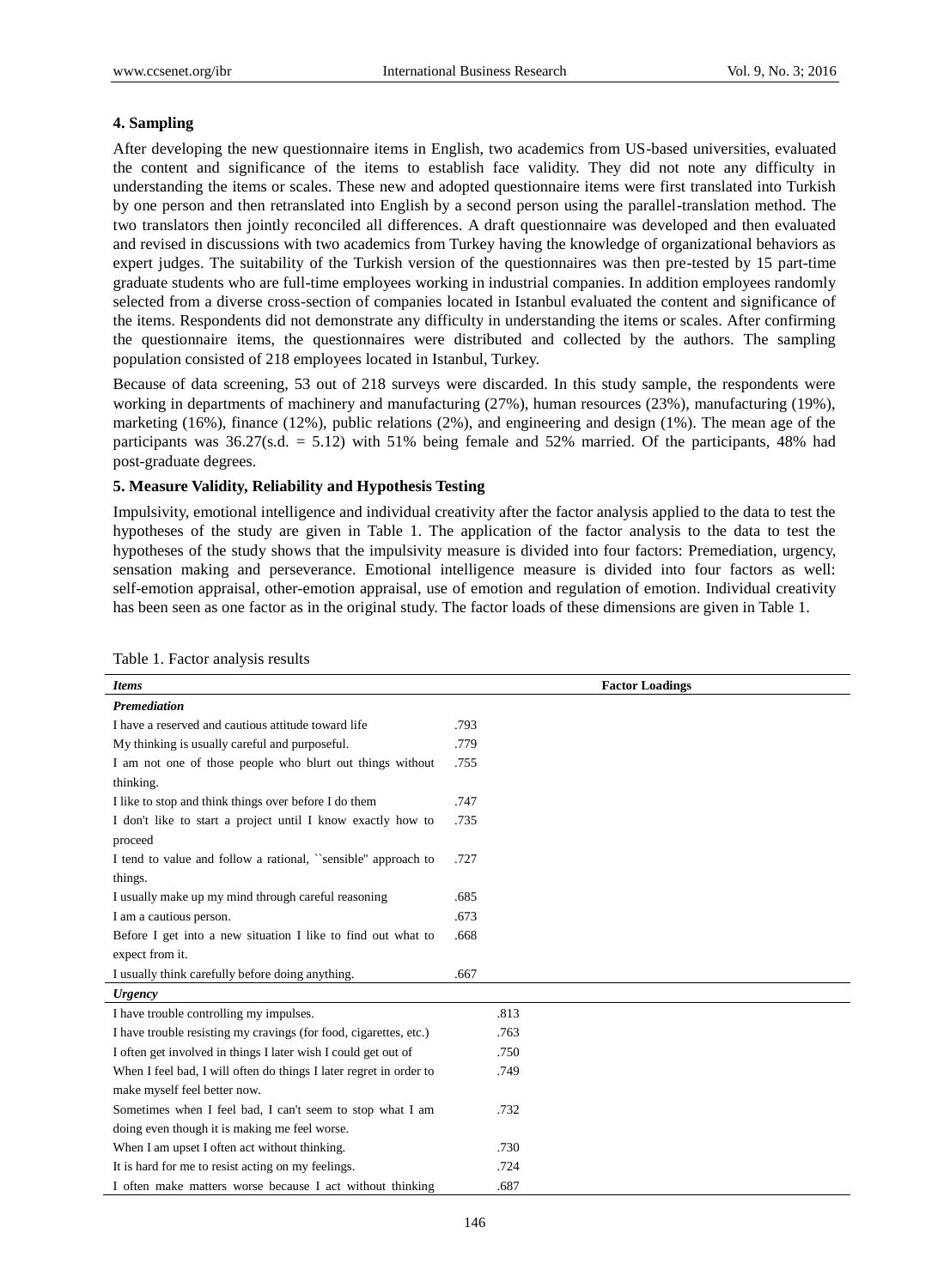| when I am upset.                                                       |              |      |
|------------------------------------------------------------------------|--------------|------|
| In the heat of an argument, I will often say things that I later       | .652         |      |
| regret.                                                                |              |      |
| I am always able to keep my feelings under control. (R)                | .611         |      |
| Sometimes I do things on impulse that I later regret.                  | .609         |      |
| <b>Sensation Seeking</b>                                               |              |      |
| I generally seek new and exciting experiences and sensations.          | .848         |      |
| I'll try anything once.                                                | .829         |      |
| I like sports and games in which you have to choose your next          | .829         |      |
| move very quickly.                                                     |              |      |
| I would enjoy water skiing.                                            | .813         |      |
| I quite enjoy taking risks.                                            | .792         |      |
| I would enjoy parachute jumping.                                       | .748         |      |
| I welcome new and exciting experiences and sensations, even            | .748         |      |
| if they are a little frightening and unconventional.                   |              |      |
| I would like to learn to fly an airplane.                              | .720         |      |
| I sometimes like doing things that are a bit frightening.              | .609         |      |
| I would enjoy the sensation of skiing very fast down a high            | .609         |      |
| mountain slope.                                                        |              |      |
| I would like to go scuba diving.                                       | .608         |      |
| I would enjoy fast driving.                                            | .607         |      |
| Perseverance                                                           |              |      |
| I generally like to see things through to the end.                     | .787         |      |
| I tend to give up easily. (R)                                          | .778         |      |
| Unfinished tasks really bother me.                                     | .770<br>.698 |      |
| Once I get going on something I hate to stop.<br>I concentrate easily. | .690         |      |
| I finish what I start.                                                 | .688         |      |
| I'm pretty good about pacing myself so as to get things done           | .640         |      |
| on time.                                                               |              |      |
| I am a productive person who always gets the job done.                 | .631         |      |
| Once I start a project, I almost always finish it.                     | .630         |      |
| There are so many little jobs that need to be done that I              | .628         |      |
| sometimes just ignore them all. $(R)$                                  |              |      |
| Self-emotion appraisal                                                 |              |      |
| I have a good sense of why I have certain feelings most of the         | .804         |      |
| time                                                                   |              |      |
| I have a good understanding of my own emotions                         | .878         |      |
| I really understand what I feel                                        | .706         |      |
| I always know whether or not I am happy                                | .699         |      |
| Other-emotion appraisal                                                |              |      |
| I always know what my friends are feeling based on their               |              | .772 |
| behavior                                                               |              |      |
| I am a good observer of others' emotions                               |              | .754 |
| I am sensitive to the feelings and emotions of others                  |              | .753 |
| I have a good understanding of the emotions of those around            |              | .717 |
| me                                                                     |              |      |
| Use of Emotion                                                         |              |      |
| I always set goals for myself and then try my best to achieve          |              | .828 |
| them                                                                   |              |      |
| I always tell myself I am a competent person                           |              | .813 |
| I am a self-motivating person                                          |              | .704 |
| I always encourage myself to try my best                               |              | .701 |
| <b>Regulation of Emotion</b>                                           |              |      |
| I am able to control my temper so that I can handle difficulties       |              | .767 |
| rationally                                                             |              |      |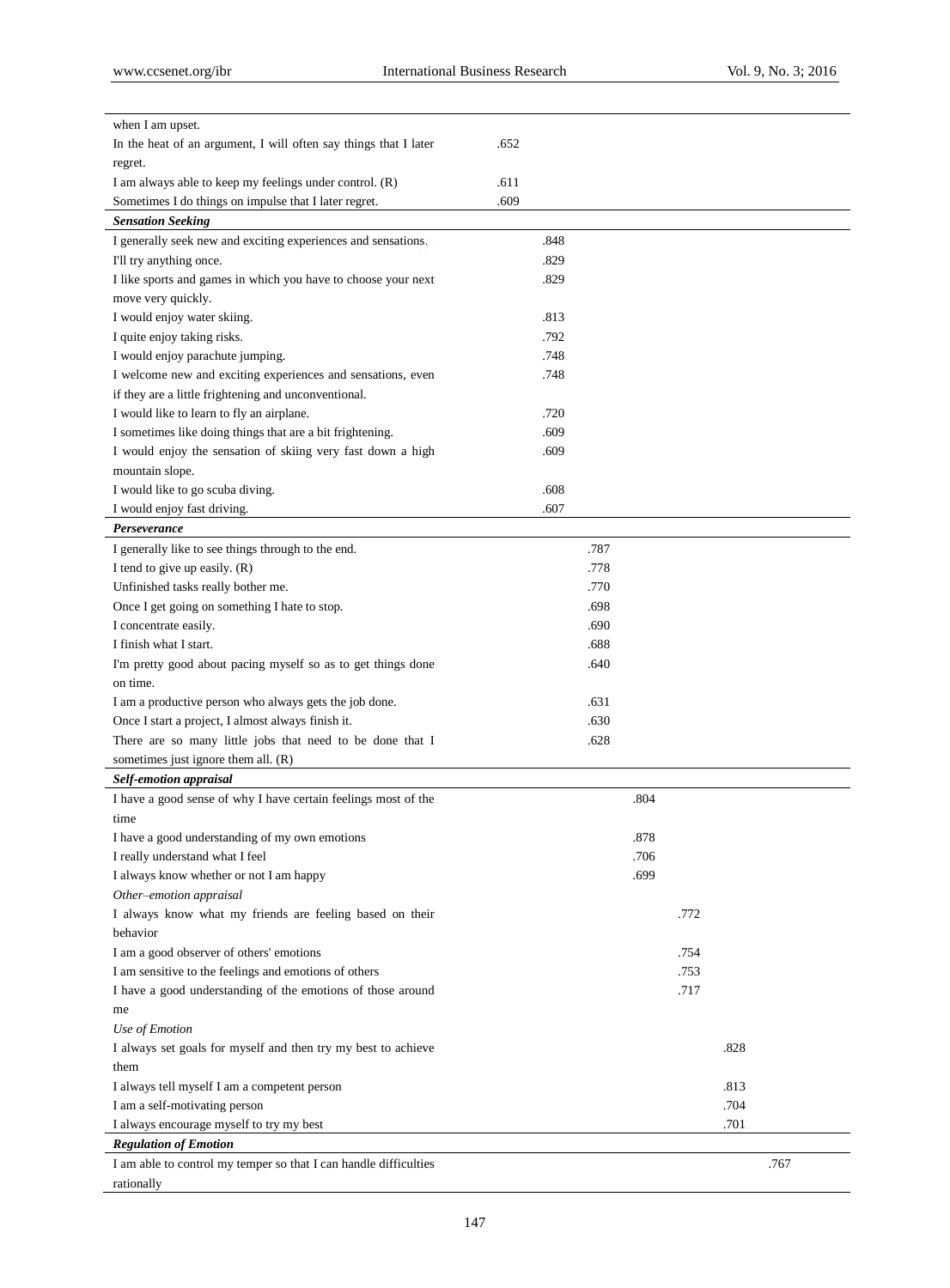| I am quite capable of controlling my own emotions              |      |  |  |
|----------------------------------------------------------------|------|--|--|
| I can always calm down quickly after I get very angry          |      |  |  |
| I have a lot of control over my emotions                       |      |  |  |
| <b>Individual Creativity</b>                                   |      |  |  |
| Among my team members, I will be the first or nearly the first | .896 |  |  |
| to try our new idea or method.                                 |      |  |  |
| I usually find new uses for existing methods or existing       |      |  |  |
| equipment                                                      |      |  |  |
| I develop adequate plans and schedules for the implementation  |      |  |  |
| of new ideas                                                   |      |  |  |
| I suggest new and better ways to achieve goal or objectives    |      |  |  |

To test research hypotheses, a serious of multiple linear regression models are conducted. However, before carrying out any analysis, the mean of items (composite scores) is calculated for each variable in the sample of 165 surveys from employees. The Spearman-Brown test of the interclass correlation (ICC) is used to determine the reliability of the aggregated perceptions (James, 1982). The results showed that ICC for all measures ranged from 0.64 to 0.94, well above the 0.60.

To test the moderating role of emotional intelligence between impulsivity and individual creativity of employees, a moderated multiple hierarchical regression analysis was used (Irwin & McCelland, 2001). Because of the possibility of multicollinearity, the impulsivity and emotional intelligence constructs' measures were mean-centered before performing the linear regression model as suggested by Aiken and West (1991). Variance inflation factors (VIF) are estimated to examine multicollinearity levels and the results (VIFs, 10) were found to be below a harmful level (Neter et al., 1990). In addition the  $\mathbb{R}^2$  regression is compared with and without the cross product to determine if the incremental  $R^2$  is significant. Results show that the inclusion of the interaction terms on the hierarchical regression added a significant variance explanation ( $p < .05$ ) in the models in Table 2.

As shown in Table 3, premediation impacts the individual creativity ( $b = .47$ ,  $p < .01$ ), urgency impacts the individual creativity ( $b = .10$ ,  $p < .05$ ), sensation seeking impact the individual creativity ( $b = .36$ ,  $p < .01$ ), and perseverance impacts the individual creativity ( $b = .35$ ,  $p < .01$ ). Thus, H1, H2, H3, H4 were supported. However, as shown in Table 3, the coefficients of the interaction terms demonstrate that, with a high level of emotional intelligence, the dynamics of sensation seeking have a positive association with individual creativity, partially supporting Hypothesis 5. The results also show that the effect of the dynamics of experiencing on impulsivity has an " $\Box$ " shape with respect to the emotional intelligence (for instance, the coefficient of quadratic variable, emotional intelligence \*dyn. of impulsivity is negatively significant), partially supporting Hypothesis 5.

| <b>Variable</b>                  | Mean | SD  |           | $\overline{2}$ | 3         | 4          | 5         | 6         |           | 8         | 9 |
|----------------------------------|------|-----|-----------|----------------|-----------|------------|-----------|-----------|-----------|-----------|---|
| 1. Self Emotion Appraisal        | 3.56 | .67 | -         |                |           |            |           |           |           |           |   |
| 2. Other Emotion Appraisal       | 3.76 | .67 | $0.585**$ |                |           |            |           |           |           |           |   |
| 3. Use of Emotion                | 3.57 | .64 | $0.679**$ | $0.460**$      |           |            |           |           |           |           |   |
| 4. Regulation of Emotion         | 3.66 | .53 | $0.679**$ | $0.446**$      | $0.542**$ |            |           |           |           |           |   |
| 5. Premediation                  | 3.47 | .61 | $0.571**$ | $0.457**$      | $0.653**$ | $0.470**$  |           |           |           |           |   |
| 6. Urgency                       | 3.44 | .60 | $-0.037$  | 0.036          | $-0.009$  | $-0.025**$ | $-0.030$  |           |           |           |   |
| 7. Sensation Seeking             | 2.88 | .70 | $0.305**$ | $0.242**$      | $0.336**$ | $0.204**$  | $0.338**$ | $0.198**$ |           |           |   |
| 8. Perseverance                  | 3.17 | .39 | $0.582**$ | $0.493**$      | $0.532**$ | $0.401**$  | $0.536**$ | $-0.026$  | $0.452**$ |           |   |
| 9. Individual Creativity         | 3.65 | .52 | $0.475**$ | $0.472**$      | $0.557**$ | $0.395**$  | $0.653**$ | 0.098     | $0.517**$ | $0.572**$ |   |
| Cronbach Alfa                    |      |     | .91       | .84            | .78       | .82        | .63       | .89       | .78       | .89       |   |
| Composite Reliability (CR)       |      |     | .91       | .82            | .74       | .83        | .64       | .89       | .78       | .89       |   |
| Average Variation Extracted(AVE) |      |     | .58       | .57            | .48       | .55        | .47       | .53       | .73       | .42       |   |
|                                  |      |     |           |                |           |            |           |           |           |           |   |

Table 2. Descriptive scales and construct correlations, and reliability estimates

*Note.* \*p<0.05, \*\*p<0.01.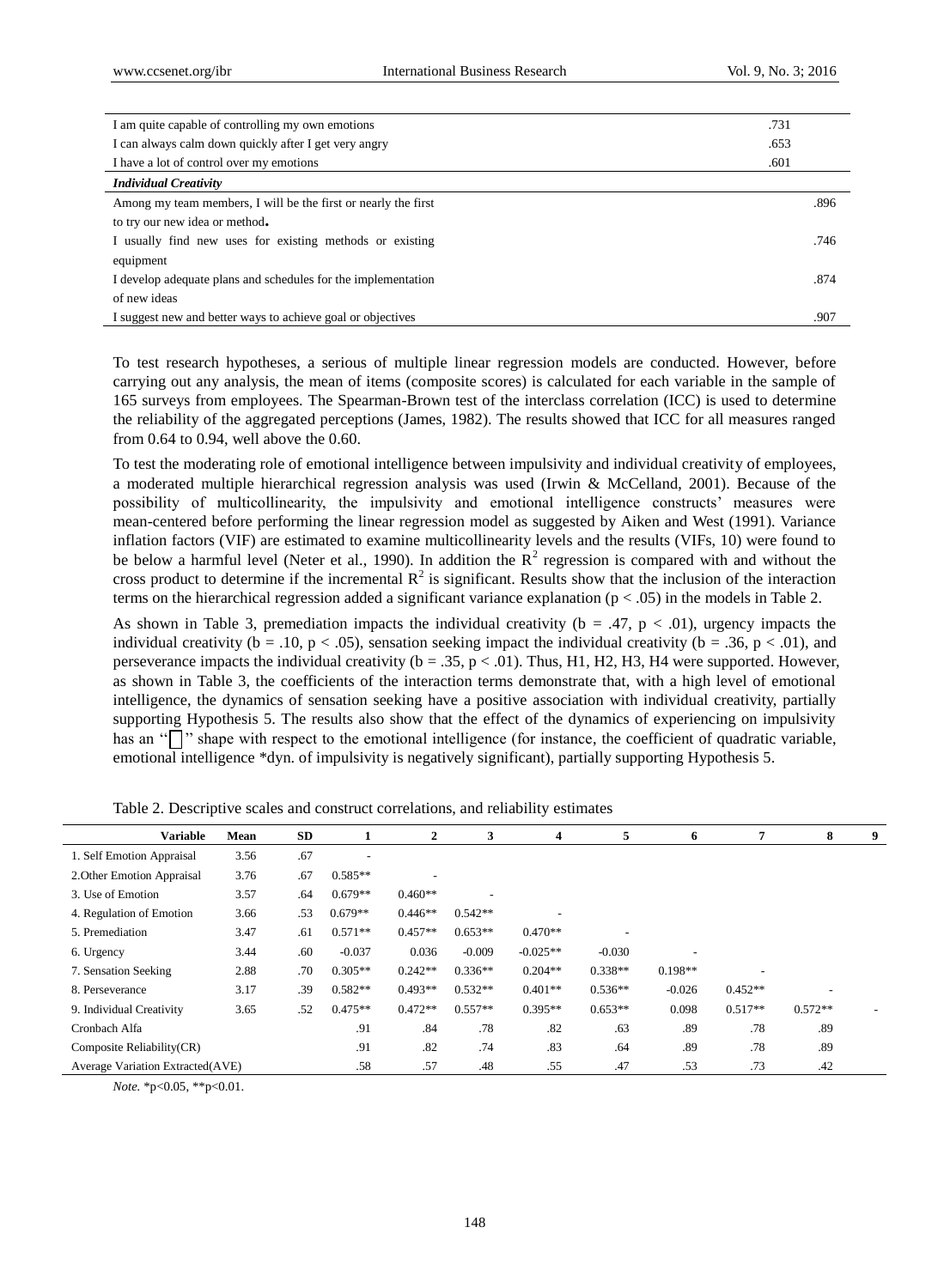|                                          | <b>DV: Individual Creativity</b> |                |
|------------------------------------------|----------------------------------|----------------|
|                                          | <b>Model 1</b>                   | <b>Model 2</b> |
| <b>Main Effects</b>                      |                                  |                |
| Premeditation                            | $0.47***$                        | $0.58**$       |
| Urgency                                  | $0.10**$                         | 0.45           |
| <b>Sensation Seeking</b>                 | $0.36***$                        | $1.28***$      |
| Perseverance                             | $0.35***$                        | $0.66**$       |
| <b>Emotional Intelligence</b>            | 0.26                             | 0.39           |
| <b>Interactions</b>                      |                                  |                |
| Emotional IntelligencexPremediation      |                                  | $-0.21$        |
| Emotional Intelligencex Urgency          |                                  | $-0.39$        |
| Emotional IntelligencexSensation Seeking |                                  | $-1.22***$     |
| Emotional IntelligencexPerseverance      |                                  | $-0.53$        |
| $R^2$                                    | .052                             | .583           |
| Adjusted $R^2$                           | .062                             | .491           |
| F value                                  | $.019**$                         | $.227***$      |

#### Table 3. Moderating effect of emotional intelligence on individual creativity of employees

*Notes.*  $*$ p < .1;  $*$  $*$ p < .05;  $*$  $*$  $*$ p < .01. Regression coefficients are standardized.

#### **6. Discussion and Future Research**

This study offers a contribution to the business management literature by empirically investigating the interrelationship among employee impulsivity behavior, emotional intelligence and individual creativity of employees. By highlighting the role of emotional intelligence in influencing individual creativity of employees, this study offers a framework for researchers and managers to visualize and understand the relationship between impulsivity behaviors and creativity skills of employees, thus enhancing the movement of the business and performance view.

First, the role of an employee's impulsivity on the individual creativity was empirically investigated. The results showed that, when an employee shows impulsive behavior in the workplace among premediation, urgency, sensation seeking or perseverance behaviors it directly impacts the individual creativity in a positive manner. Employees' behaviors come from their impulses. When an employee cannot keep his/her feelings under control or enjoy unusual sports or experiences like scuba diving, parachute jumping or fly an airplane, he/she tends to show creative thinking or complete tasks in efficient ways. Creative products are the outcomes of processes engaged in by creative individuals (Kim et al., 2010). This study indicates that individual creativity is affected by employees' impulsive behaviors, thus adding new insights to innovation management and organizational behavior.

The results of this study also show that emotional intelligence does not mediate the relationship between employees' impulsivity and individual creativity. On the other hand, it was confirmed that emotional intelligence might be particularly effective on the relation of sensation seeking and individual creativity. Specifically when employees under the conditions of low or high emotional intelligence about their emotional effort or interaction, their sensation seeking effect on their individual creativity can be more or less level. It is found that emotional intelligence impacts individual creativity with a " $\Box$ " shape. This finding shows that when the emotional intelligence is at moderate level, the effect of sensation seeking of an employee on their creativity is weak. However, when an employee has more emotional intelligence, his/her sensation seeking behaviors strongly impact individual creativity.

From this research, management can understand the unknown side of impulsivity to increase individual creativity. Thus, management should focus on impulsivity as premediation, urgency, sensation seeking and perseverance dimensions to have more effective outcomes of the employee's creativity. Emotional intelligence in particular, is important to develop creativity of the employees. Being in the process of enhancing the strategies for the firm; managers should be placed the employees who has abilities of sensation seeking and emotional intelligence at crucial positions that needs creativity for the innovative outcomes.

There are some methodological limitations to this study. First, the sample size was relatively small. These sample characteristics may bias the results that would have emerged in a larger and slightly more heterogeneous sample population. Second, the data has been obtained from self-completed questionnaires. Thus, the common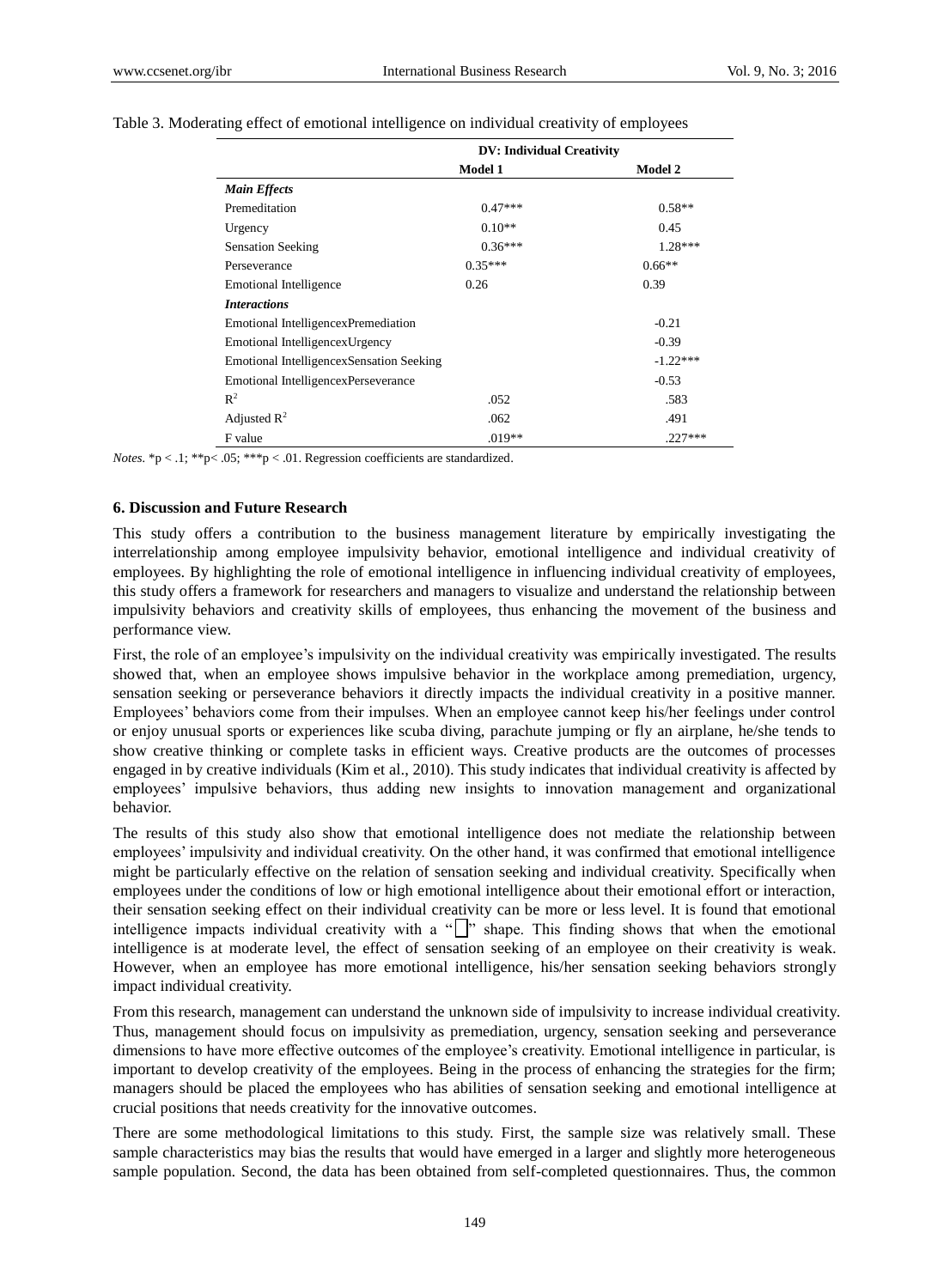method bias could be a problem. To ensure that this problem was not a significant issue in the study, the single-common-method-factor approach was conducted to assess the common method variance (Podsakoff et al., 2003).

For the future research, organizational culture and innovative climate variables can be expanded in the research model. The relationship between the impulsivity and employees creativity can differ on the moderating effect of organizational culture and innovative climate.

#### **References**

- Aichert, D. S., Williams, S. C. R., Möller, H. J., Kumari, V., & Ettinger, U. (2012). Functional neural correlates of psychometric schizotypy: An fMRI study of antisaccades. *Psychophysiology, 49,* 345-356. <http://dx.doi.org/10.1111/j.1469-8986.2011.01306.x>
- Aiken, L. S., & West, S. G. (1991). *Multiple regression: Testing and interpreting interactions.* Newbury Park: Sage.
- Amabile, T. M., Schatzel, E. A., Moneta, G. B., & Kramer, S. J. (2004). Leader behaviors and the work environment for creativity: Perceived leader support. *The Leadership Quarterly, 15*(1), 5-32.
- Amabile, T. M., Conti, R., Coon, H., Lazenby, J., & Herron, M. (1996). Assessing the work environment for creativity. *Academy of Management Journal, 39*(5), 1154-1184.
- Anderson, J. C., & Gerbing, D. W. (1988). Structural equation modeling in practice: A review and recommended two-step approach. *Psychological Bulletin, 103,* 411-423. [http://dx.doi.org/10.1037/0033-2909.103.3.411](http://psycnet.apa.org/doi/10.1037/0033-2909.103.3.411)
- Bechara, A. (2005). Decision making, impulse control and loss of willpower to resist drugs: A neurocognitive perspective. *Native Neuroscience, 8*(11), 1458-1463. <http://dx.doi.org/10.1038/nn1584>
- Beesley, L. G., & Cooper, C. (2008). Defining knowledge management (KM) activities: Towards consensus. *Journal of Knowledge Management, 12*(3), 48-62.
- Chae, S., Seo, Y., & Lee, K. C. (2015). Effects of task complexity on individual creativity through knowledge interaction: A comparison of temporary and permanent teams. *Computers in Human Behavior, 42,* 138-148. http://dx.doi.org[/10.1016/j.chb.2013.10.015](http://dx.doi.org/10.1016/j.chb.2013.10.015)
- Chrusciel, D. (2006). Considerations of emotional intelligence (EI) in dealing with change decision management. *Management Decision, 44*(5), 644-657.<http://dx.doi.org/10.1108/00251740610668897>
- Cyders, M. A., & Coskunpinar, A. (2011). Measurement of constructs using self-report and behavioral lab tasks: Is there overlap in nomothetic span and construct representation for impulsivity? *Clinical Psychology Review, 31*(6), 965-982. <http://dx.doi.org/10.1016/j.cpr.2011.06.001>
- Dalley, J. W., Mar, A. C., Economidou, D., & Robbins, T. W. (2008). Neurobehavioral mechanisms of impulsivity: Fronto-striatal systems and functional neurochemistry. *Pharmacology Biochemistry and Behavior*, *90*(2), 250-260.
- Dougherty, D. M., Mathias, C. W., Marsh, D. M., & Jagar, A. A. (2005). Laboratory behavioral measures of impulsivity. *Behavior Research Methods*, *37*(1), 82-90.
- Dubinsky, A. T., & Ingram, T. N. (1983). Important first-line sales management qualifications: What sales executives think. *Journal of Personal Selling & Sales Management*, *3*(1), 18-25.
- Eysenck, S. B., & Eysenck, H. J. (1977). The place of impulsiveness in a dimensional system of personality description. *British Journal of Social and Clinical Psychology, 16,* 57-68. http://dx.doi.org/10.1111/j.2044-8260.1977.tb01003.x
- Evren, C., Durkaya, M., Evren, B., Dalbudak, E., & Cetin, R. (2012). Relationship of relapse with impulsivity, novelty seeking and craving in male alcohol-dependent inpatients. *Drug and Alcohol Review, 31,* 81-90. <http://dx.doi.org/10.1111/j.1465-3362.2011.00303.x>
- Friedman, N. P., & Miyake, A. (2004). The relations among inhibition and interference control functions: A latent-variable analysis. *Journal of experimental psychology: General, 133*(1), 101.
- Fornell, C., & Larcker, D. F. (1981). Evaluating structural equation models with unobservable variables and measurement error. *Journal of Marketing Research 18,* 39-51.
- Fuster, J. M. (2008). *The prefrontal cortex.* London: Elsevier.
- Gibbs, G., & Simpson, C. (2004). Conditions under which assessment supports students' learning. *Learning and*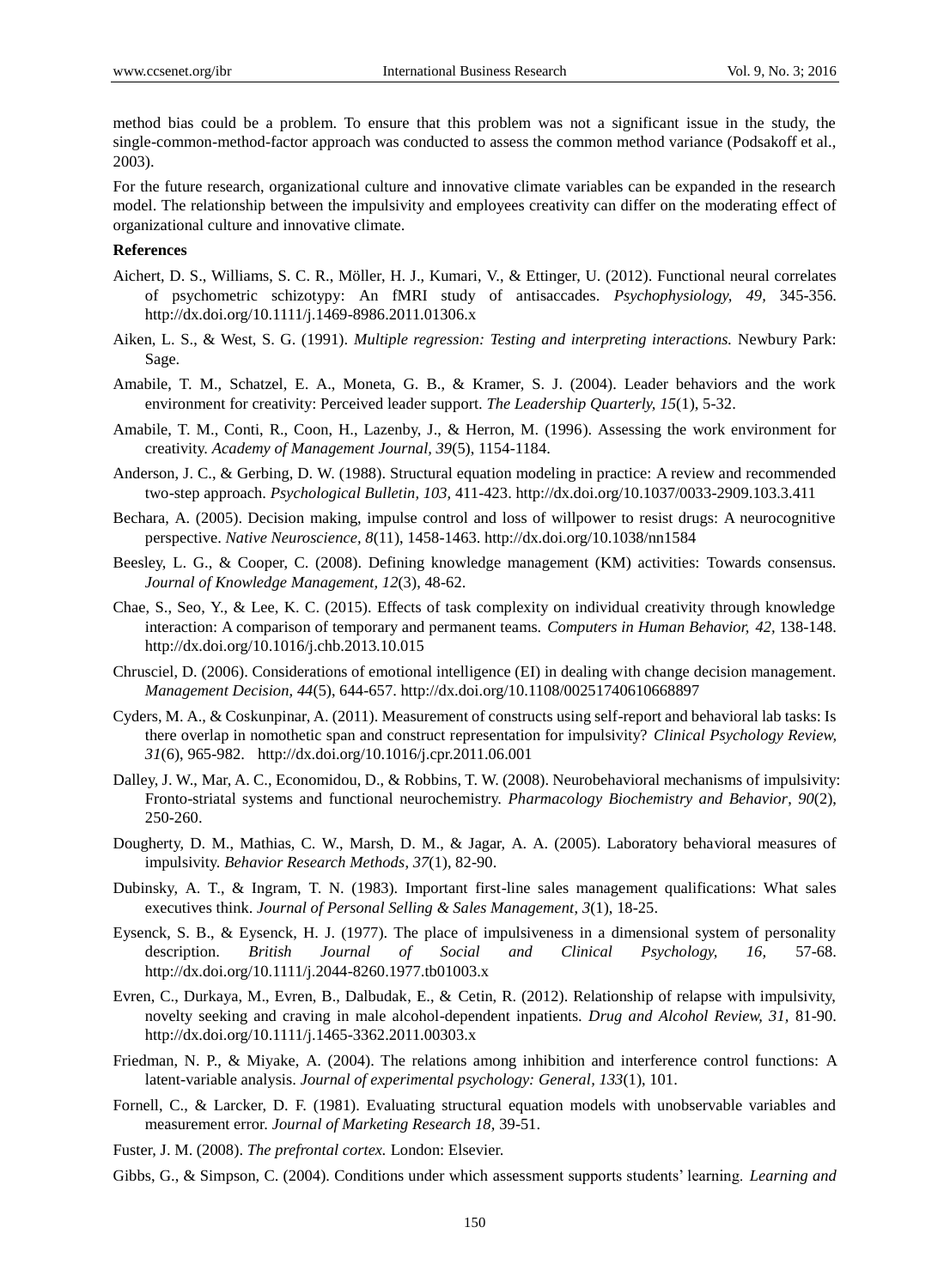*Teaching in Higher Education, 1*(1), 3-31.

- Goleman, D. (1998). *Working with emotional intelligence.* Bantam.
- Gordon, M. (1979). The assessment of impulsivity and mediating behaviors in hyperactive and non-hyperactive boys. *Journal of Abnormal Child Psychology, 7,* 317-326. http://dx.doi.org/ 10.1007/BF00916541
- Groves, K. S., McEnrue, M. P., & Shen, W. (2008). Developing and measuring the emotional intelligence of leaders. *Journal of Management Development, 27*(2), 225-250.
- Irwin, J. R., & McClelland, G. H. (2001). Misleading heuristics and moderated multiple regression models. *Journal of Marketing Research, 38*(1), 100-109. [http://dx.doi.org/0.1509/jmkr.38.1.100.18835](http://dx.doi.org/10.1509/jmkr.38.1.100.18835)
- James, L. R. (1982). Aggregation bias in estimates of perceptual agreement. *Journal of Applied Psychology, 67,*  219-29.
- Johnson, S. L., Carver, C. S., Mule, S., & Joormann, J. (2013). Impulsivity and risk for mania: Towards greater specificity. *Psychology and Psychotherapy: Theory, Research and Practice, 86,* 401-412. http://dx.doi.org/10.1111/j.2044-8341.2012.02078.x
- Kidwell, B., Hardesty, D. M., Murtha, B. R., & Sheng, S. (2011). Emotional intelligence in marketing exchanges. *Journal of Marketing, 75*(1), 78-95. [http://dx.doi.org/1](http://dx.doi.org/)0.1509/jmkg.75.1.78
- Kim, K. H., Cramond, B., & VanTassel-Baska, J. (2010). The relationship between creativity and intelligence. In J. C. Kaufman, & R. J. Sternberg (Eds.), *The Cambridge handbook of creativity* (pp. 395-412)*.* New York: Cambridge University Press.
- Koslow, S., Sasser, S. L., & Riordan, E. A. (2003). What is creative to whom and why? Perceptions in advertising agencies. *Journal of Advertising Research*, *43*(1), 96-110.
- Koslow, S., & Sasser, S. L. (2008). Desperately seeking advertising creativity: Engaging an imaginative "3Ps" research agenda. *Journal of Advertising*, *37*(4), 5-20.
- Lassk, F. G., & Shepherd, C. D. (2013). Exploring the relationship between emotional intelligence and salesperson creativity. *Journal of Personal Selling & Sales Management*, *33*(1), 25-37. [http://dx.doi.org/1](http://dx.doi.org/)0.2753/PSS0885-3134330103
- Law, K. S., Wong, C. S., & Song, L. J. (2004). The construct and criterion validity of emorional intelligence and its potential utility for management studies. *Journal of Applied Psychology, 89,* 483-496. [http://dx.doi.org/10.1037/0021-9010.89.3.483](http://psycnet.apa.org/doi/10.1037/0021-9010.89.3.483)
- Mathew, M., & Gupta, K. S. (2015).Transformational Leadership: Emotional Intelligence. *SCMS Journal of Indian Management, 11*(2).75-89.
- Matthews, G., Roberts, R. D., & Zeidner, M. (2004). Seven myths about emotional intelligence. *Psychological Inquiry, 15,* 179-196.
- Martin, C. S., Earlywine, M., Blackson, T. C., Vanyukov, M. M., Moss, H. B., & Tarter, R. E. (1994). Aggressivity, inattention, hyperactivity, and impulsivity in boys at high and low risk for substance abuse. *Journal of Abnormal Child Psychology, 22*(2), 177-203.
- Mayer, J. D., Salovey, P., & Caruso, D. R. (2004). Emotional intelligence: Theory, findings, and implications. *Psychological Inquiry,* 197-215.
- Mayer, J. D., & Salovey, P. (2007). Mayer-Salovery-Caruso Emotional Intelligence Test. Multi-Health Systems Incorporated.<http://dx.doi.org/10.1016/j.pnpbp.2012.09.013>
- Mayer, J. D., Salovey, P., & Caruso, D. R. (2008). Emotional intelligence: New ability or eclectic traits? *American Psychologist, 63*(6), 503.
- Milich, R., & Kramer, J. (1982). Socialization and peer relations in hyperactive children. In K. Gadow, & I. Bialer (Eds.), *Advances in Learning and Behavioral Disabilities* (pp. 283-339). Greenwich, CT: JAI Press. http://dx.doi.org/10.1177/002221948401700911
- Moeller, F. G., Barratt, F. S., Dougherty, D. M., Schmitz, J. M., & Swann, A. C. (2001). Psychiatric aspects of impulsivity. *Am J Psychiatry, 158,* 1783-1793.
- Mumford, M. D., Baughman, W. A., Threlfall, K. V., Supinski, E. P., & Costanza, D. P. (1996). Process-based measures of creative problem-solving skills: I. Problem construction. *Creativity Research Journal, 9,* 63-76.
- Nederkoorn, C., Smulders, F. T., Havermans, R. C., Roefs, A., & Jansen, A. (2006). Impulsivity in obese women.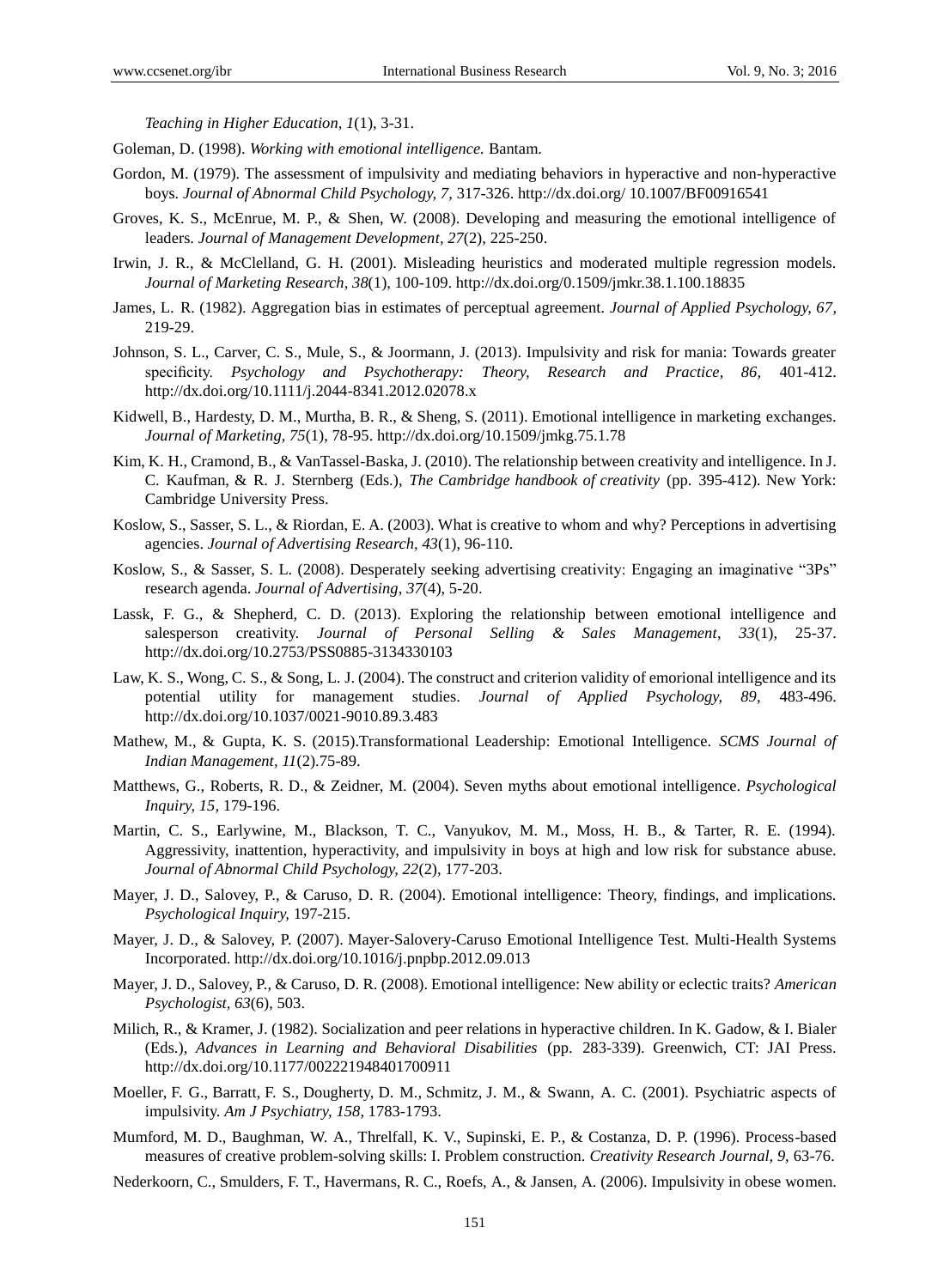*Appetite, 47*(2), 253-256. http://dx.doi.org[/10.1016/j.appet.2006.05.008](http://dx.doi.org/10.1016/j.appet.2006.05.008)

- Neter, J., Wasserman, W., & Kutner, M. (1990). *Applied hnear stahstical models* (2nd ed). Richard E. Irwin, Inc., Homewood, IL.
- Nigg, J. T. (2000). On inhibition/disinhibition in developmental psychopathology: Views from cognitive and personality psychology and a working inhibition taxonomy. *Psychological Bulletin, 126*(2), 220. http://dx.doi.org/10.1037/0033-2909.126.2.220
- O'Boyle, J. E. H., & Williams, L. J. (2011). Decomposing model fit: Measurement vs. theory in organizational research using latent variables. *Journal of Applied Psychology, 96*(1), 1.
- Ö lçer, F., Florescu, M. S., & Năstase, M. (2014). The Effects of Transformational Leadership and Emotional Intelligence of Managers on Organizational Citizenship Behaviors of Employees. *Review of International Comparative Management, 15*(4), 385-401.
- Palmer, B., & Stough, C. (2001). *Workplace SUEIT: Swinburne University Emotional Intelligence Test-Descriptive Report.* Organisational Psychology Research Unit, Swinburne University, AU.
- Patton, J. H., Stanford, M. S., & Barratt, E. S. (1995). Factor structure of the Barratt Impulsiveness Scale. *J Clin Psychol, 51,* 68-74.
- Podsakoff, P. M., MacKenzie, S. B., Lee, J. Y., & Podsakoff, N. P. (2003). Common method biases in behavioral research: A critical review of the literature and recommended remedies. *Journal of Applied Psychology, 88*(5), 879. http://dx.doi.org/10.1037/0021-9010.88.5.879
- Rego, A., Sousa, F., Pina, C. M., Correia, A., & Saur-Amaral, I. (2007). Leader Self Reported Emotional Intelligence and Perceived Employee Creativity: An Exploratory Study. *Creativity and Innovation Management, 16*(3), 250-264.<http://dx.doi.org/10.1111/j.1467-8691.2007.00435.x>
- Robbins, T. W., Gillan, C. M., Smith, D. G., Wit, S., & Ersche, K. D. (2012). Neurocognitive endophenotypes of impulsivity and compulsivity: Towards dimensional psychiatry. *Trends in cognitive sciences, 16*(1), 81-91. http://dx.doi.org[/10.1016/j.tics.2011.11.009](http://dx.doi.org/10.1016/j.tics.2011.11.009)
- Schalling, D. (1978). Psychopathy-related personality variables and the psychophysiology of socialization. In R. D. Hare, & D. Schalling (Eds.), *Psychopathic Behaviour: Approaches to Research* (pp. 85-105). New York: Wiley.
- Shalley, C. E., Zhou, J., & Oldham, G. R. (2004). The effects of personal and contextual characteristics on creativity: Where should we go from here? *Journal of Management, 30*(6), 933-958. http://dx.doi.org/10.1016/j.jm.2004.06.007
- Shalley, C. E., & Gilson, L. L. (2004). What leaders need to know: A review of social and contextual factors that can foster or hinder creativity. *The Leadership Quarterly, 15*(1), 33-53. http://dx.doi.org/10.1016/j.leaqua.2003.12.004
- Van, R. D. L., & Viswesvaran, C. (2004). Emotional intelligence: A meta-analytic investigation of predictive validity and nomological net. *Journal of Vocational Behavior, 65*(1), 71-95. [http://dx.doi.org/10.1016/S0001-8791\(03\)00076-9](http://dx.doi.org/)
- Vigoda, G. E., & Meisler, G. (2010). Emotions in management and the management of emotions: The impact of emotional intelligence and organizational politics on public sector employees. *Public Administration Review, 70*(1), 72-86.
- Wang, G., & Netemeyer, R. G. (2004). Salesperson creative performance: Conceptualization, measurement, and nomological validity. *Journal of Business Research, 57*(8), 805-812. [http://dx.doi.org/1](http://dx.doi.org/)0.1016/S0148-2963(02)00483-6
- Whiteside, S. P., & Lynam, D. R. (2001). The five factor model and impulsivity: Using a structural model of personality to understand impulsivity. *Personality and Individual Differences, 30*(4), 669-689. [http://dx.doi.org/10.1016/S0191-8869\(00\)00064-7](http://dx.doi.org/10.1016/S0191-8869(00)00064-7)
- Wisker, Z. L., & Poulis, A. (2015). Emotional Intelligence and Sales Performance. A Myth or Reality? *International Journal of Business and Society, 16*(2), 185.
- Zeidner, M., Matthews, G., & Roberts, R. D. (2004). Emotional intelligence in the workplace: A critical review. *Applied Psychology, 53*(3), 371-399. http://dx.doi.org/ 10.1111/j.1464-0597.2004.00176.x
- Zhou, J., & George, J. M. (2003). Awakening employee creativity: The role of leader emotional intelligence. *The*